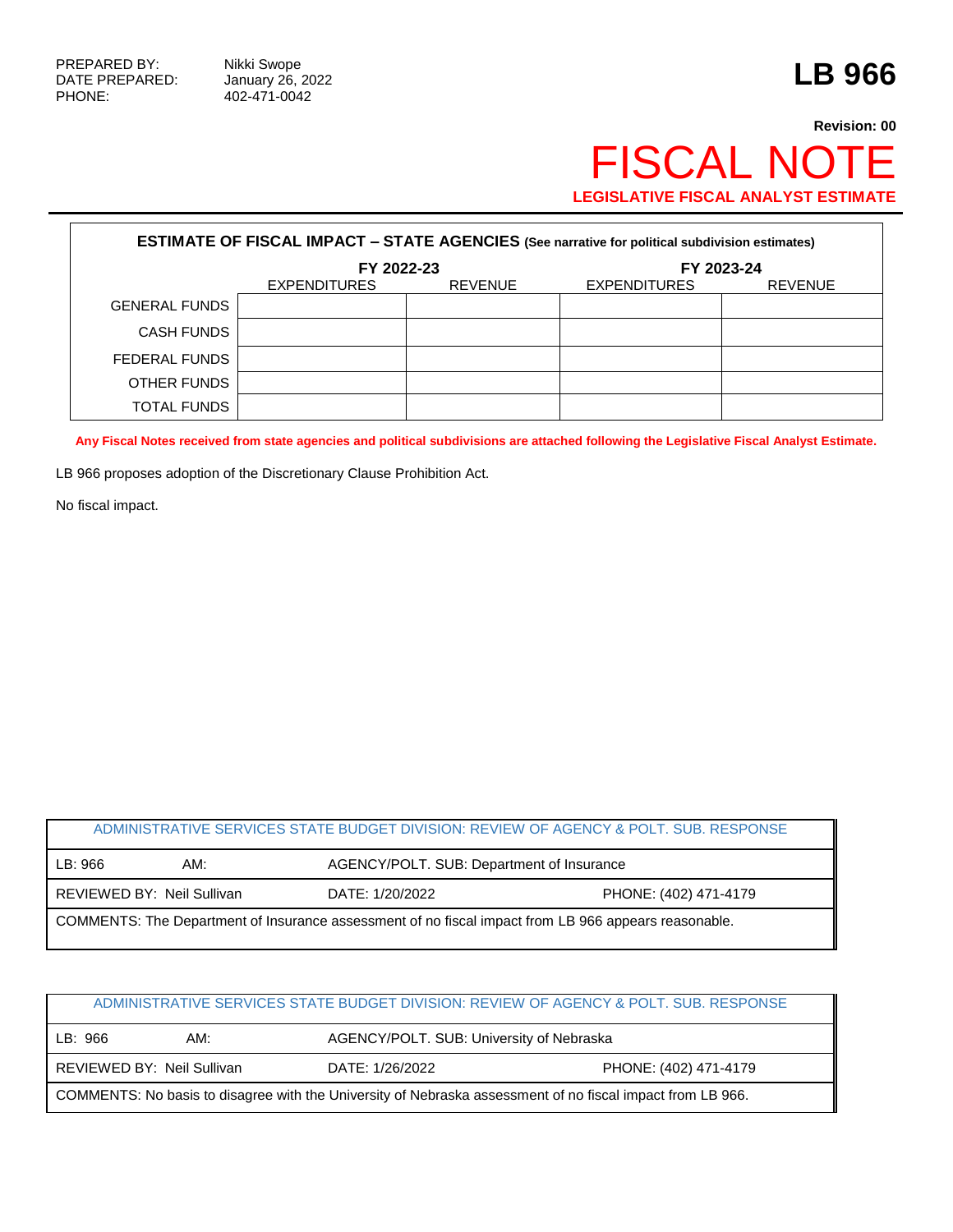**\*\*\*\*\*\*\*\*\*\*\*\*\*\*\*\*Please complete ALL (5) blanks in the first three lines. 2022**

| $LB^{(1)}$<br>966    |                                                 |                              |                                                                   | <b>FISCAL NOTE</b> |
|----------------------|-------------------------------------------------|------------------------------|-------------------------------------------------------------------|--------------------|
|                      | State Agency OR Political Subdivision Name: (2) | Department of Insurance      |                                                                   |                    |
| Prepared by: (3)     | Megan VanAusdall                                | Date Prepared: (4) 1/13/2022 | Phone: $(5)$                                                      | 402-471-4742       |
|                      |                                                 |                              | <b>ESTIMATE PROVIDED BY STATE AGENCY OR POLITICAL SUBDIVISION</b> |                    |
|                      |                                                 | FY 2022-23                   | FY 2023-24                                                        |                    |
|                      | <b>EXPENDITURES</b>                             | <b>REVENUE</b>               | <b>EXPENDITURES</b>                                               | <b>REVENUE</b>     |
| <b>GENERAL FUNDS</b> |                                                 |                              |                                                                   |                    |
| <b>CASH FUNDS</b>    |                                                 |                              |                                                                   |                    |
| <b>FEDERAL FUNDS</b> |                                                 |                              |                                                                   |                    |
| <b>OTHER FUNDS</b>   |                                                 |                              |                                                                   |                    |
| <b>TOTAL FUNDS</b>   |                                                 |                              |                                                                   |                    |

**Explanation of Estimate:**

LB 966 would require that any policy offered or issued in this state contain a provision that forbids either a health carrier or a disability income protection coverage provider from having the discretion to interpret the terms of a contract or determine eligibility for benefits (a so-called "Discretionary Clause Prohibition"). This proposed legislation would only affect a health carrier or an insurer which offers disability income protection coverage.

The Department does not anticipate a fiscal impact from this.

|                           |       |                            | BREAKDOWN BY MAJOR OBJECTS OF EXPENDITURE |                     |
|---------------------------|-------|----------------------------|-------------------------------------------|---------------------|
| <b>Personal Services:</b> |       |                            |                                           |                     |
|                           |       | <b>NUMBER OF POSITIONS</b> | 2022-23                                   | $2023 - 24$         |
| <b>POSITION TITLE</b>     | 22-23 | 23-24                      | <b>EXPENDITURES</b>                       | <b>EXPENDITURES</b> |
|                           |       |                            |                                           |                     |
|                           |       |                            |                                           |                     |
|                           |       |                            |                                           |                     |
|                           |       |                            |                                           |                     |
|                           |       |                            |                                           |                     |
|                           |       |                            |                                           |                     |
|                           |       |                            |                                           |                     |
|                           |       |                            |                                           |                     |